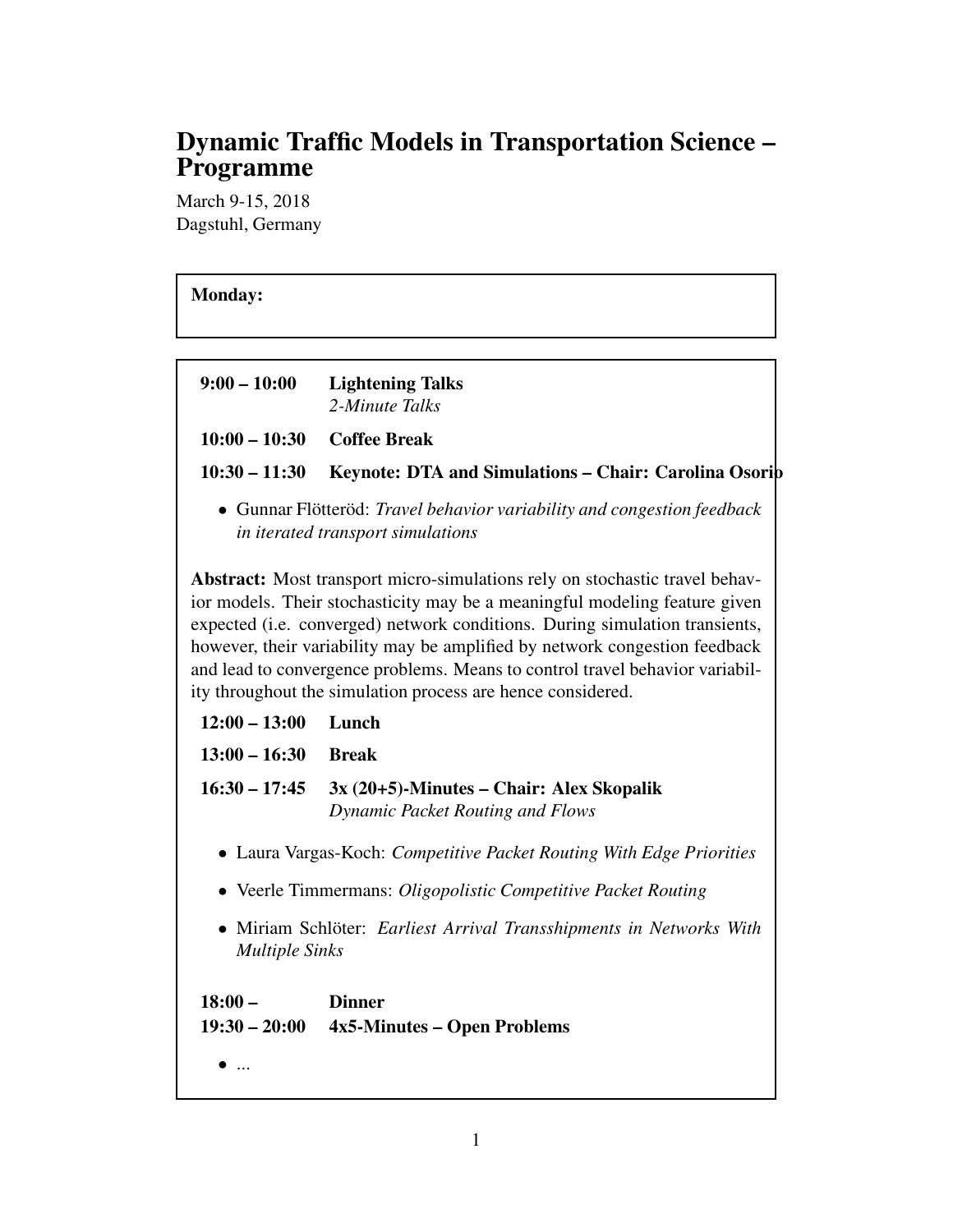

• Rahul Savani: *(Approximate) Equilibrium Computation for Games*

Abstract: This talk will give an overview of equilibrium computation for games. We will cover different representations of games, exact and approximate solutions concepts, and the important algorithmic approaches and complexity-theoretic results. We will place the material in the context of traffic models where possible, and will mention some related open questions.

#### 10:00 – 10:30 Coffee Break

## 10:30 – 12:00 3x (20+5)-Minutes Talks – Chair: Martin Hoefer *Coordinating Equilibria*

- Cristóbal Guzmán: *Great Tolls: How to Induce Optimal Flows under Strategic Link Operators*
- Anja Huber: *Efficient Black-Box Reductions for Separable Cost Sharing*
- Martin Gairing: *The Price of Stability of Weighted Congestion Games*

12:00 – 13:00 Lunch

14:30 – 16:00 Workgroups

- 16:15 18:00 4x20+5-Minutes Chair: Nico Stier *Wardrop Equilibria and Traffic Demands*
	- Max Klimm: *Computing all Wardrop Equilibria parametrized by the Flow Demand*
	- Marco Scarsini: *When is selfish routing bad? The price of anarchy in light and heavy traffic*
	- Marc Schröder: *Network Congestion Games are Robust to Variable Demand*
	- Daniel Schmand: *Selfish Network Creation with Wardrop Followers*

18:00 – Dinner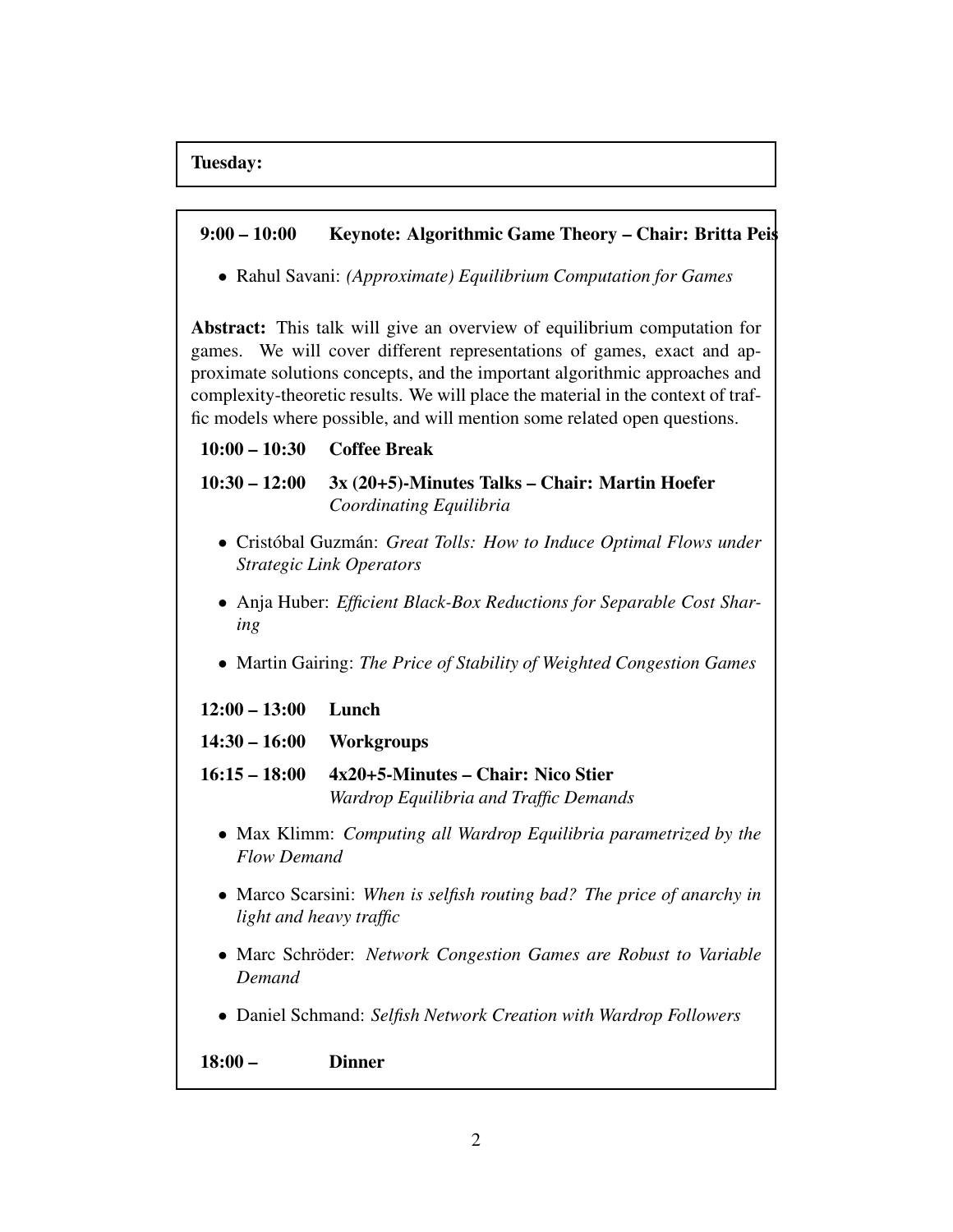#### Wednesday: Joint Kenynotes with Seminar "Scheduling"

#### 9:00 – 10:00 Joint Keynote Talk – Dynamic Traffic Assignment *Chair: Roberto Cominetti*

• Neil Olver: *Equilibria in the fluid queueing model*

Abstract: I'll discuss the fluid queueing model, introduced by Vickrey in '69. It is probably the simplest model that plausibly captures the notion of timevarying flows. Although the model is quite simple, our current theoretical understanding of equilibrium behaviour in this model is rather limited, and many fundamental questions remain open. I'll survey a few aspects, such as a structural characterization by Koch and Skutella, and quite general existence and uniqueness results by Cominetti, Correa and Larré. In the second part of the talk I'll discuss a recent result (joint work with Roberto Cominetti and Jose Correa) where we resolve one simple-sounding question: do queue lengths remain bounded in the equilibria under natural necessary conditions?

#### 10:00 – 10:30 Coffee Break

```
10:30 – 11:30 Joint Keynote Talk – Approximation Algorithms
```
• Ola Svensson: *A Constant-factor Approximation Algorithm for the Asymmetric Traveling Salesman Problem*

Abstract: We give a constant-factor approximation algorithm for the asymmetric traveling salesman problem. Our approximation guarantee is analyzed with respect to the standard LP relaxation, and thus our result confirms the conjectured constant integrality gap of that relaxation.

Our techniques build upon the constant-factor approximation algorithm for the special case of node-weighted metrics. Specifically, we give a generic reduction to structured instances that resemble but are more general than those arising from node-weighted metrics. For those instances, we then solve Local-Connectivity ATSP, a problem known to be equivalent (in terms of constant-factor approximation) to the asymmetric traveling salesman problem.

This is joint work with Jakub Tarnawski and László Végh.

| $12:00 - 13:00$ Lunch        |                                  |
|------------------------------|----------------------------------|
|                              | 14:00 – 16:00 Social Event: Hike |
| $16:00 - 17:00$ Coffee Break |                                  |
| $18:00-$                     | <b>Dinner</b>                    |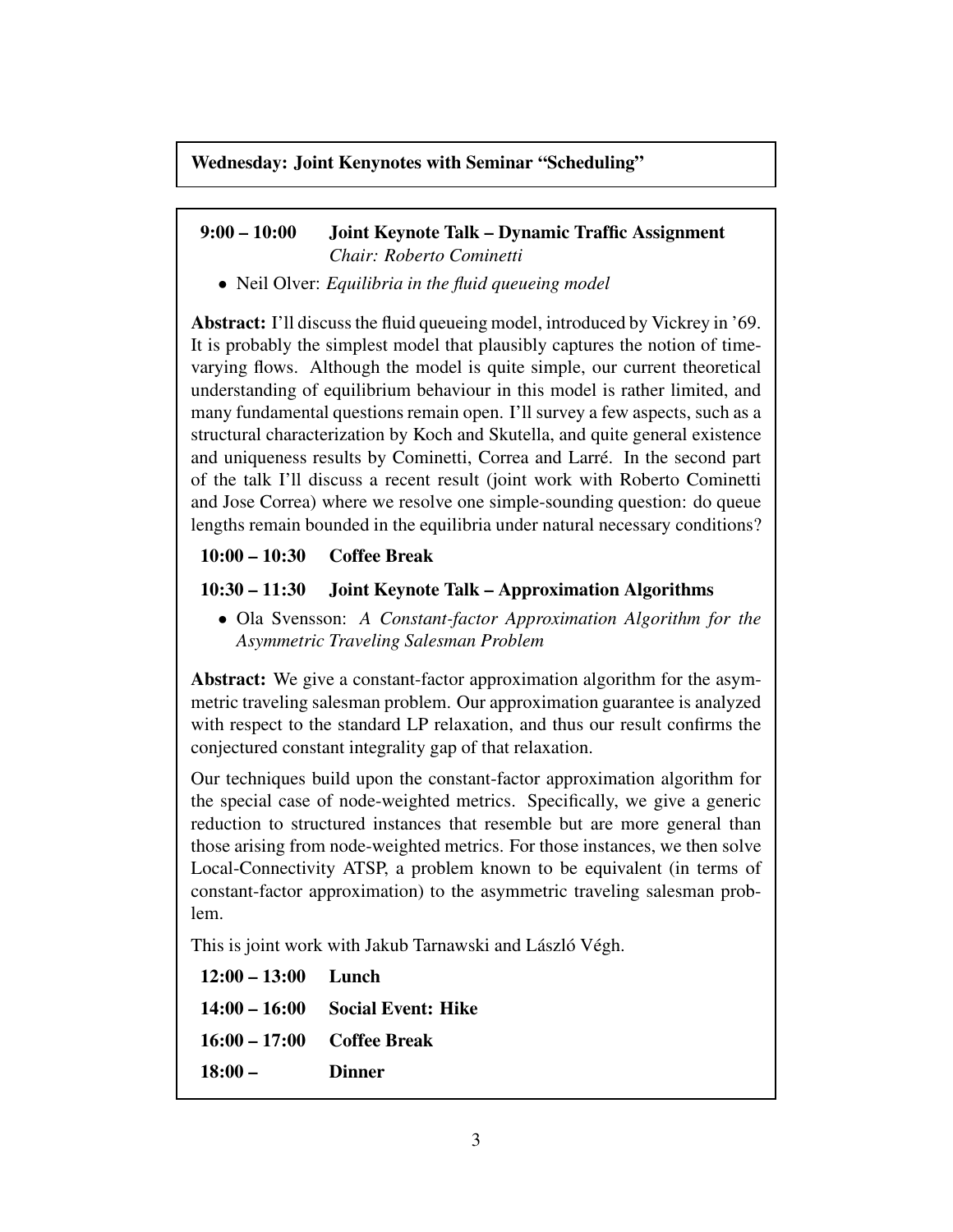## 9:00 – 10:00 Keynote Talk – Equilibria in Auctions *Chair: Dave Watling*

• Nico Stier-Moses: *Multiplicative Pacing Equilibria in Auction Markets*

Abstract: Budgets play a significant role in real-world sequential auction markets such as those implemented by Internet companies. To maximize the value provided to auction participants, spending is smoothed across auctions so budgets are used for the best opportunities. Motivated by a mechanism used in practice by several companies, this paper considers a smoothing procedure that relies on *pacing multipliers*: on behalf of each bidder, the auction market applies a factor between 0 and 1 that uniformly scales the bids across all auctions. Reinterpreting this process as a game between bidders, we introduce the notion of *pacing equilibrium*, and prove that they are always guaranteed to exist. We demonstrate through examples that a market can have multiple pacing equilibria with large variations in several natural objectives. Although we show that computing either a social-welfare-maximizing or a revenue-maximizing pacing equilibrium is NP-hard, we present a mixedinteger program (MIP) that can be used to find equilibria optimizing several relevant objectives. We use the MIP to provide evidence that: (1) equilibrium multiplicity occurs very rarely across several families of random instances, (2) static MIP solutions can be used to improve the outcomes achieved by a dynamic pacing algorithm with instances based on a real-world auction market, and (3) for our instances, bidders do not have an incentive to misreport bids or budgets provided there are enough participants in the auction.

#### 10:00 – 10:30 Coffee Break

10:30 – 12:00 3x 25-Minutes – Chair: Sebastian Stiller *Traffic Lights and Intersections*

- Chris Tampére: *Intersection modeling and its impact on user equilibrium (algorithms)*
- Theresa Thunig: *Effects of fixed-time vs. traffic-adaptive signal control on the total travel time in the user equilibrium in agent-based transport simulations*
- Martin Strehler: *Queues in the cyclically time-expanded network model*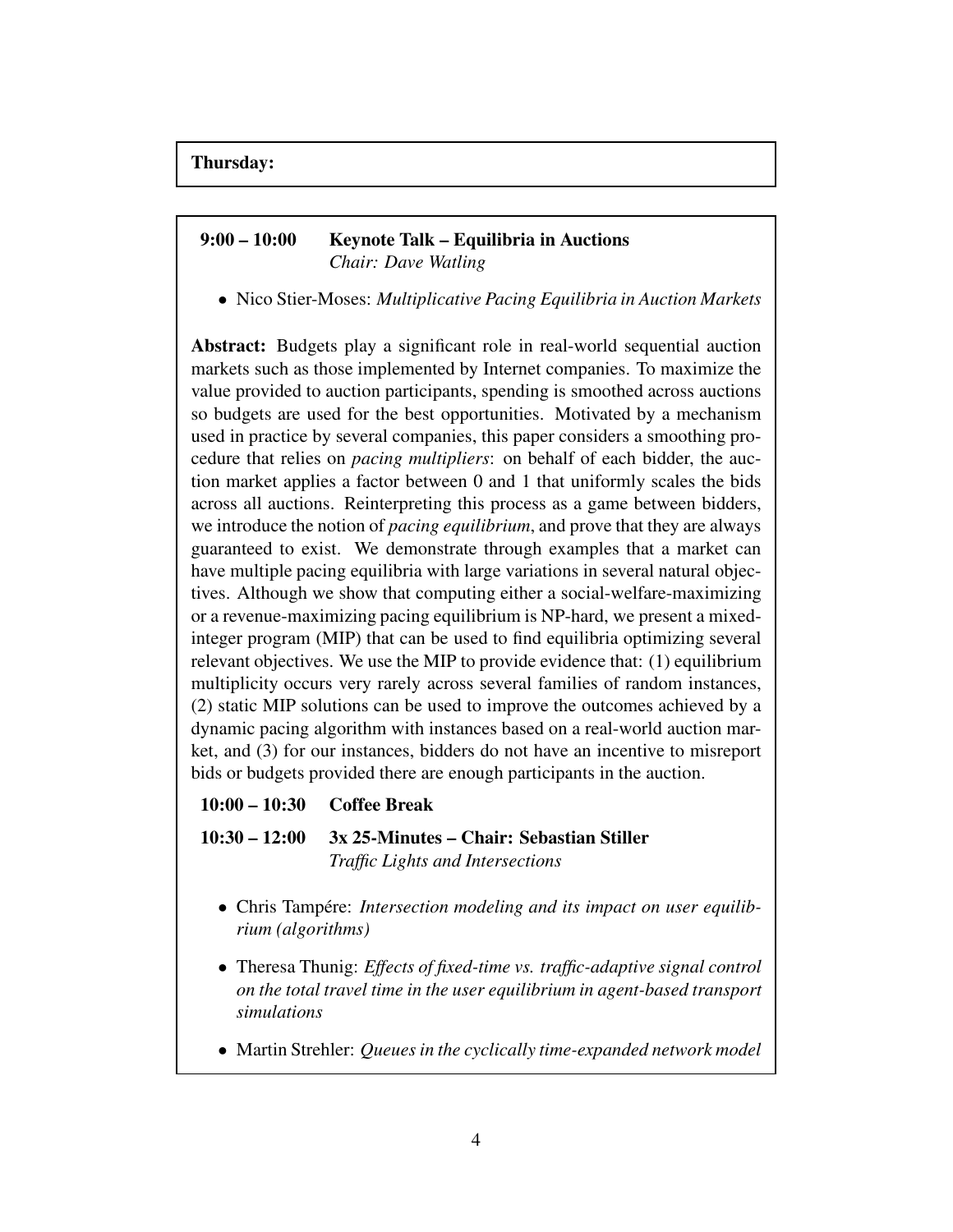| $12:00 - 13:00$                    | Lunch                                                                            |  |
|------------------------------------|----------------------------------------------------------------------------------|--|
| $13:00 - 16:30$<br>$16:30 - 18:00$ | <b>Break</b><br>2x45-Minutes Talks – Chair: Gunnar Flötteröd<br>$Industry + Kai$ |  |
| $\bullet$ Heiko Schilling: TBA     |                                                                                  |  |
| • Kai Nagel: Autonomous Driving    |                                                                                  |  |
| $18:00 -$                          | <b>Dinner</b>                                                                    |  |
| $19:30 - 20:00$                    | <b>Work Group Presentations</b><br>Chair: Ekki Köhler                            |  |